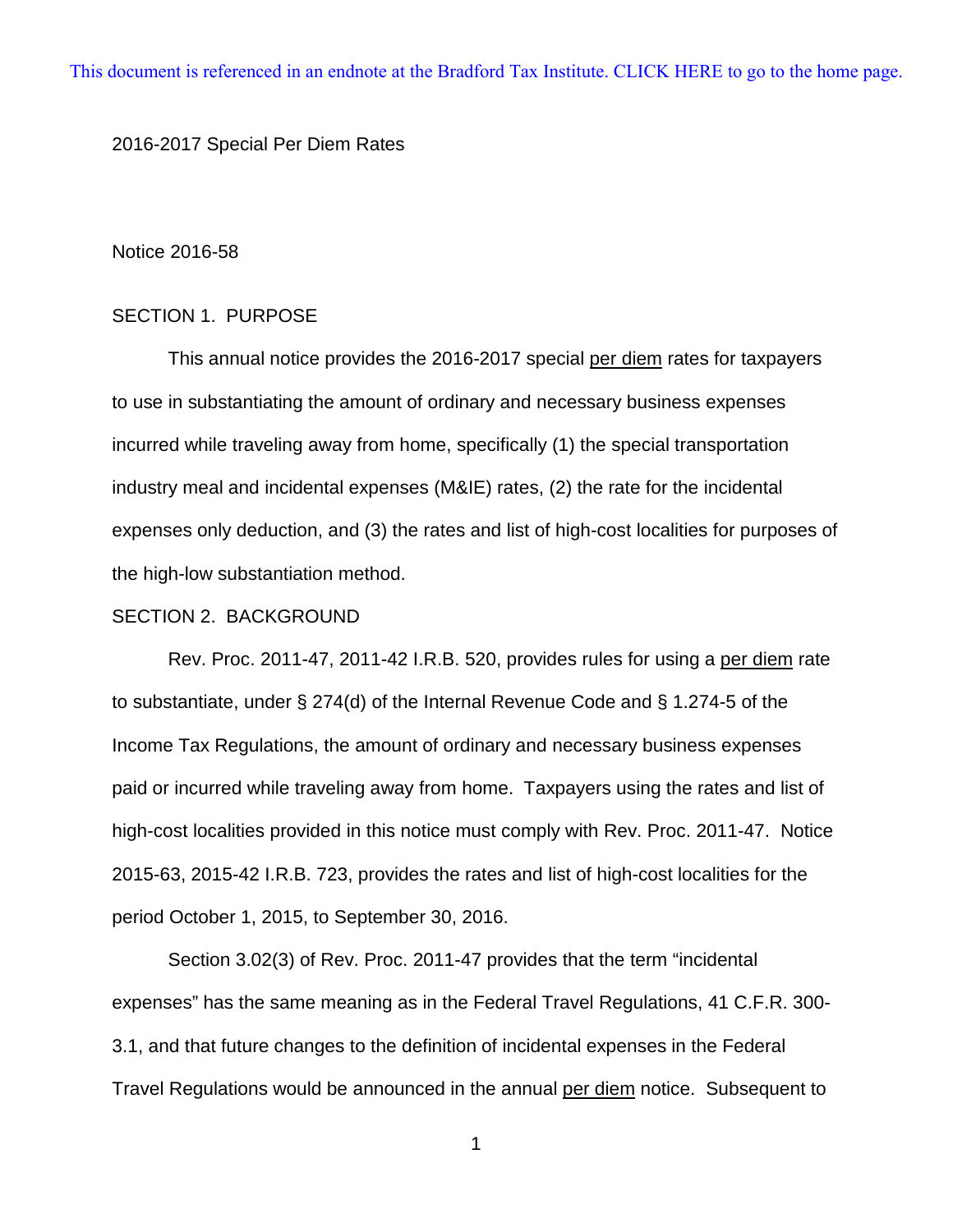the publication of Rev. Proc. 2011-47, the General Services Administration published final regulations revising the definition of incidental expenses under the Federal Travel Regulations to include only fees and tips given to porters, baggage carriers, hotel staff, and staff on ships. Transportation between places of lodging or business and places where meals are taken, and the mailing cost of filing travel vouchers and paying employer-sponsored charge card billings, are no longer included in incidental expenses. Accordingly, taxpayers using the per diem rates may separately deduct or be reimbursed for transportation and mailing expenses.

## SECTION 3. SPECIAL M&IE RATES FOR TRANSPORTATION INDUSTRY

The special M&IE rates for taxpayers in the transportation industry are \$63 for any locality of travel in the continental United States (CONUS) and \$68 for any locality of travel outside the continental United States (OCONUS). See section 4.04 of Rev. Proc. 2011-47.

### SECTION 4. RATE FOR INCIDENTAL EXPENSES ONLY DEDUCTION

The rate for any CONUS or OCONUS locality of travel for the incidental expenses only deduction is \$5 per day. See section 4.05 of Rev. Proc. 2011-47. SECTION 5. HIGH-LOW SUBSTANTIATION METHOD

 1. Annual high-low rates. For purposes of the high-low substantiation method, the per diem rates in lieu of the rates described in Notice 2015-63 (the per diem substantiation method) are \$282 for travel to any high-cost locality and \$189 for travel to any other locality within CONUS. The amount of the \$282 high rate and \$189 low rate that is treated as paid for meals for purposes of  $\S 274(n)$  is \$68 for travel to any highcost locality and \$57 for travel to any other locality within CONUS. See section 5.02 of

2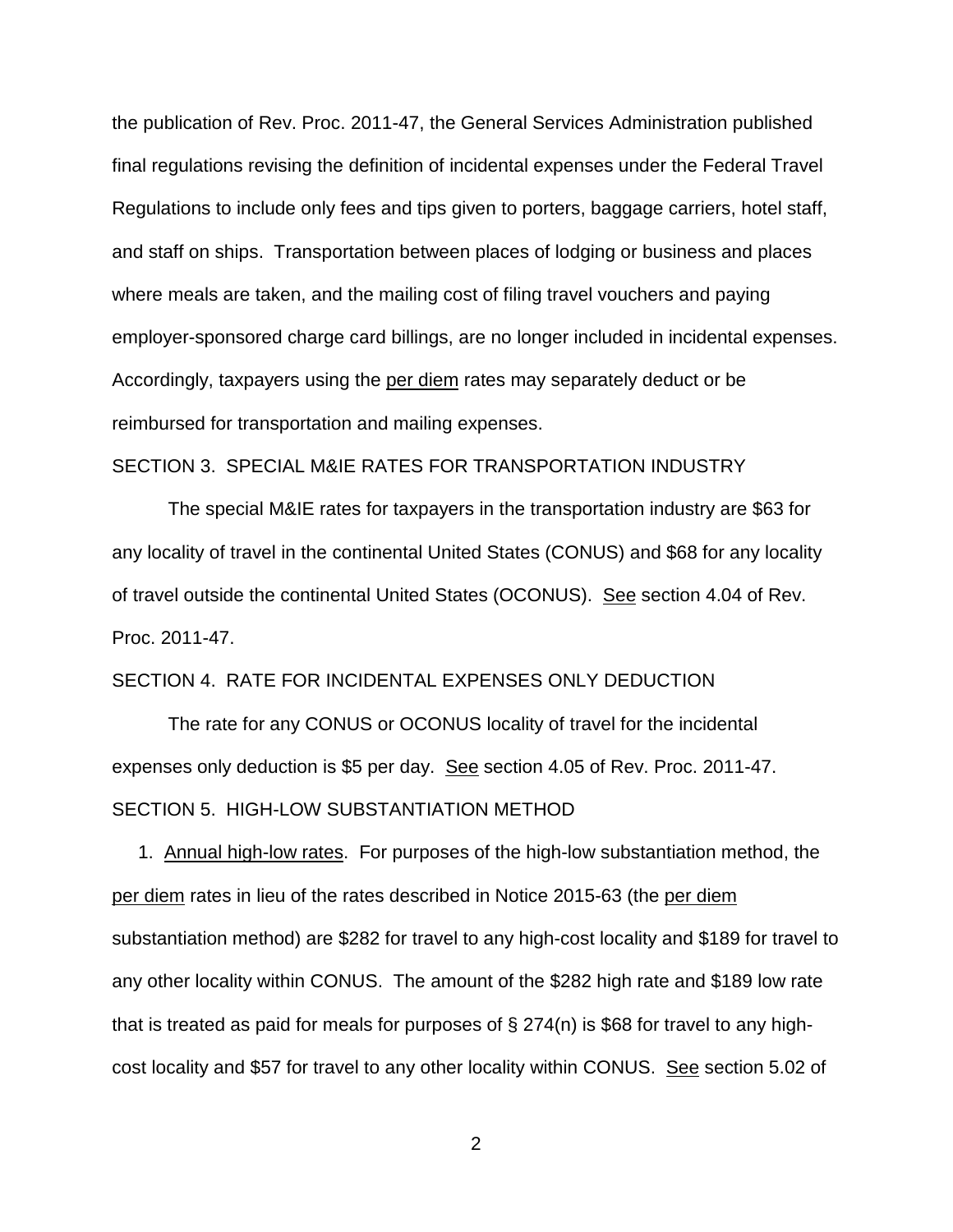Rev. Proc. 2011-47. The per diem rates in lieu of the rates described in Notice 2015-63 (the meal and incidental expenses only substantiation method) are \$68 for travel to any high-cost locality and \$57 for travel to any other locality within CONUS.

 2. High-cost localities. The following localities have a federal per diem rate of \$236 or more, and are high-cost localities for all of the calendar year or the portion of the

calendar year specified in parentheses under the key city name.

Key city County or other defined location Arizona Sedona **City Limits of Sedona** (March 1-April 30) California Los Angeles Los Angeles, Orange, (January 1-March 31) Ventura, Edwards AFB less the city of Santa Monica Mill Valley/San Rafael/Novato Marin (October 1-October 31 and June 1-September 30) Monterey **Monterey** Monterey (July 1-August 31) Napa Napa (October 1-October 31 and May 1-September 30) San Francisco San Francisco San Mateo/Foster City/Belmont San Mateo Santa Barbara Negara Santa Barbara Santa Barbara Santa Monica City limits of Santa Monica Sunnyvale/Palo Alto/San Jose Sunnyvale/Palo Alto/San Jose Colorado Aspen Pitkin (December 1-March 31 and June 1-August 31) Denver/Aurora **Denver, Adams, Arapahoe,** (October 1-November 30 and and state and Jefferson February 1-September 30) Grand Lake Grand Case Grand Communications of the Grand Grand Communications of Grand Grand Communications of the Grand Communications of the Grand Communications of the Grand Communications of the Grand Communications of (December 1-March 31) Silverthorne/Breckenridge Summit (December 1-March 31) Steamboat Springs **Routt** Routt (December 1-March 31)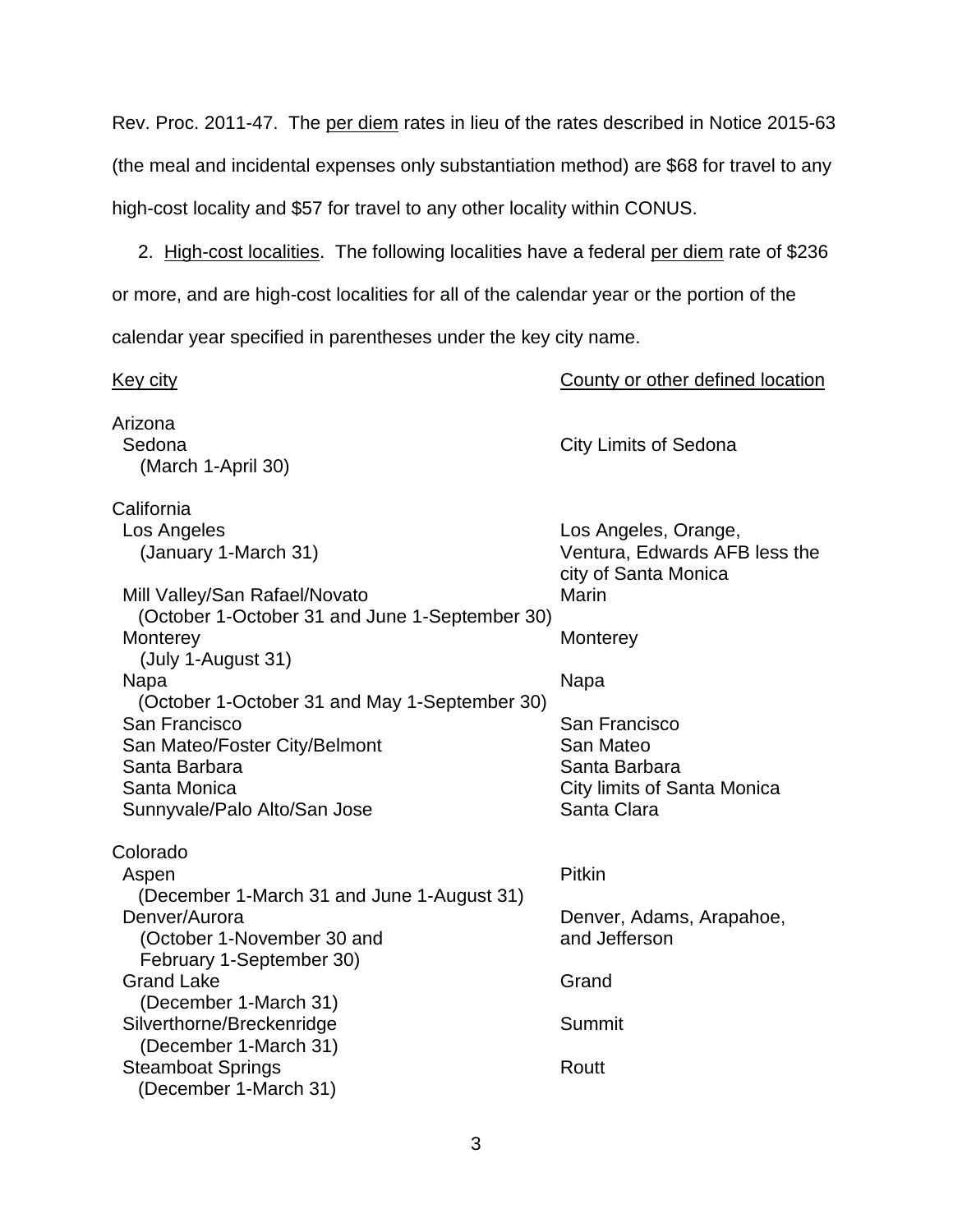| <b>Telluride</b><br>(December 1-March 31 and June 1-August 31)                                                                                                                                                                                                    | San Miguel                                            |
|-------------------------------------------------------------------------------------------------------------------------------------------------------------------------------------------------------------------------------------------------------------------|-------------------------------------------------------|
| Vail<br>(December 1-August 31)                                                                                                                                                                                                                                    | Eagle                                                 |
| District of Columbia<br>Washington D.C. (also the cities of Alexandria, Falls Church, and Fairfax, and the<br>counties of Arlington and Fairfax, in Virginia; and the counties of Montgomery and<br>Prince George's in Maryland) (See also Maryland and Virginia) |                                                       |
| Florida<br>Boca Raton/Delray Beach/Jupiter<br>(January 1-April 30)                                                                                                                                                                                                | Palm Beach and Hendry                                 |
| <b>Fort Lauderdale</b>                                                                                                                                                                                                                                            | <b>Broward</b>                                        |
| (January 1-April 30)<br>Fort Walton Beach/De Funiak Springs<br>$(June 1-July 31)$                                                                                                                                                                                 | Okaloosa and Walton                                   |
| <b>Key West</b><br>Miami                                                                                                                                                                                                                                          | Monroe<br>Miami-Dade                                  |
| (December 1-March 31)<br><b>Naples</b><br>(December 1-April 30)                                                                                                                                                                                                   | Collier                                               |
| Vero Beach<br>(December 1-April 30)                                                                                                                                                                                                                               | <b>Indian River</b>                                   |
| <b>Illinois</b><br>Chicago<br>(October 1-November 30 and<br>April 1-September 30)                                                                                                                                                                                 | Cook and Lake                                         |
| Maine<br><b>Bar Harbor</b><br>(July 1-August 31)                                                                                                                                                                                                                  | Hancock                                               |
| Maryland<br>Ocean City<br>(June 1-August 31)                                                                                                                                                                                                                      | Worcester                                             |
| Washington, DC Metro Area                                                                                                                                                                                                                                         | Montgomery and Prince George's                        |
| <b>Massachusetts</b><br>Boston/Cambridge<br>Falmouth<br>(July 1-August 31)                                                                                                                                                                                        | Suffolk, city of Cambridge<br>City limits of Falmouth |
| Martha's Vineyard<br>(June 1-September 30)                                                                                                                                                                                                                        | <b>Dukes</b>                                          |
| Nantucket                                                                                                                                                                                                                                                         | Nantucket                                             |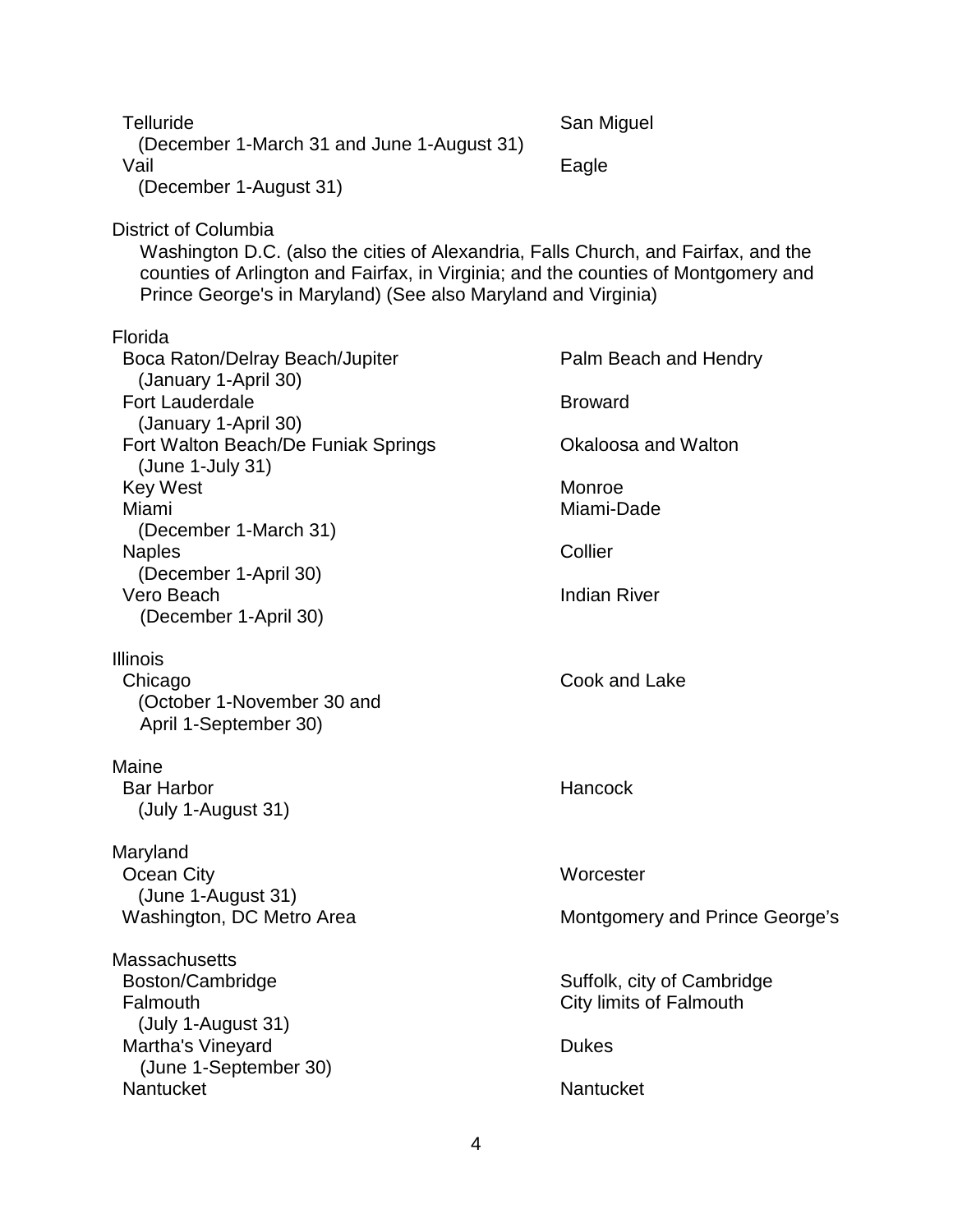| (October 1-December 31 and<br>June 1-September 30)                                                                                         |                                                                                             |
|--------------------------------------------------------------------------------------------------------------------------------------------|---------------------------------------------------------------------------------------------|
| Michigan<br><b>Traverse City/Leland</b><br>(July 1-August 31)                                                                              | <b>Grand Traverse and Leelanau</b>                                                          |
| <b>New York</b><br><b>Lake Placid</b><br>(July 1-August 31)<br>New York City<br>Saratoga Springs/Schenectady<br>(July 1-August 31)         | <b>Essex</b><br>Bronx, Kings, New York, Queens,<br>and Richmond<br>Saratoga and Schenectady |
| <b>North Carolina</b><br><b>Kill Devil</b><br>(June 1-August 31)                                                                           | Dare                                                                                        |
| Oregon<br>Seaside<br>(July 1-August 31)                                                                                                    | Clatsop                                                                                     |
| Pennsylvania<br>Hershey<br>(June 1-August 31)<br>Philadelphia<br>(October 1-November 30, April 1-June 30,<br>and September 1-September 30) | Hershey<br>Philadelphia                                                                     |
| Rhode Island<br>Jamestown/Middletown/Newport<br>(July 1-August 31)                                                                         | Newport                                                                                     |
| South Carolina<br>Charleston<br>(October 1-November 30 and<br>March 1-September 30)                                                        | Charleston, Berkeley and<br><b>Dorchester</b>                                               |
| Utah<br><b>Park City</b><br>(December 1-March 31)                                                                                          | Summit                                                                                      |
| Virginia<br>Virginia Beach<br>(June 1-August 31)                                                                                           | City of Virginia Beach                                                                      |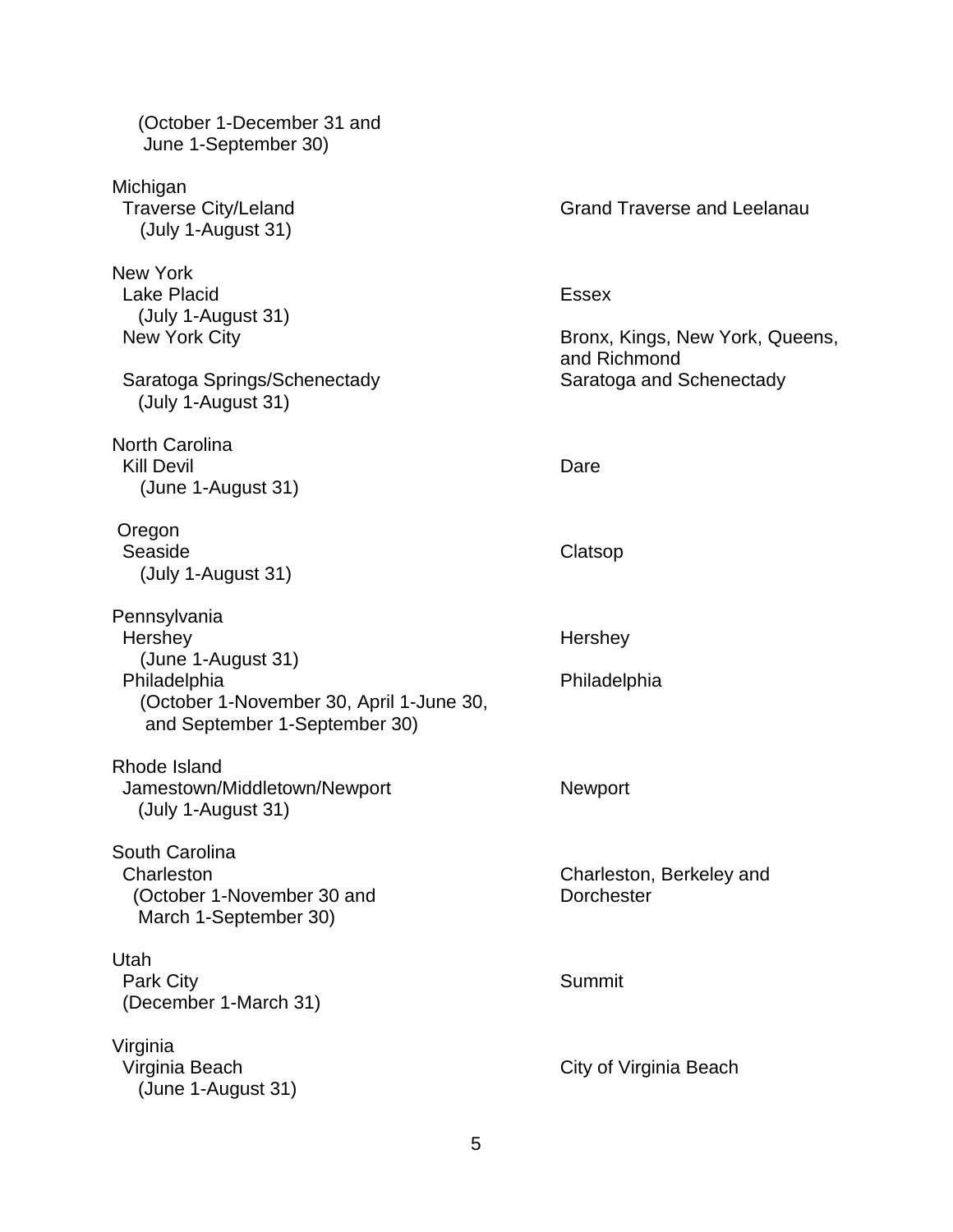Wallops Island **Accomack** Accomack (July 1-August 31)

Washington Seattle **King** 

Wyoming Jackson/Pinedale Teton and Sublette (July 1-August 31)

Washington, DC Metro Area Cities of Alexandria, Fairfax, and Falls Church; counties of Arlington and Fairfax

 3. Changes in high-cost localities. The list of high-cost localities in this notice differs from the list of high-cost localities in section 5 of Notice 2015-63.

a. The following localities have been added to the list of high-cost localities: Sedona, AZ; Los Angeles, California; Mill Valley/San Rafael/Novato, California; Vero Beach, Florida; Kill Devil, North Carolina; Seaside, Oregon.

- b. The following localities have changed the portion of the year in which they are high-cost localities: Denver/Aurora, Colorado; Vail, Colorado; Fort Lauderdale, Florida; Naples, Florida; Chicago, Illinois; Philadelphia, Pennsylvania; Jamestown/Middletown/Newport, Rhode Island; Jackson/Pinedale, Wyoming.
- c. The following localities have been removed from the list of high-cost localities: Mammoth Lakes, California; Midland, Texas.

## SECTION 6. EFFECTIVE DATE

This notice is effective for per diem allowances for lodging, meal, and incidental expenses, or for meal and incidental expenses only, that are paid to any employee on or after October 1, 2016, for travel away from home on or after October 1, 2016. For purposes of computing the amount allowable as a deduction for travel away from home, this notice is effective for meal and incidental expenses or for incidental expenses only